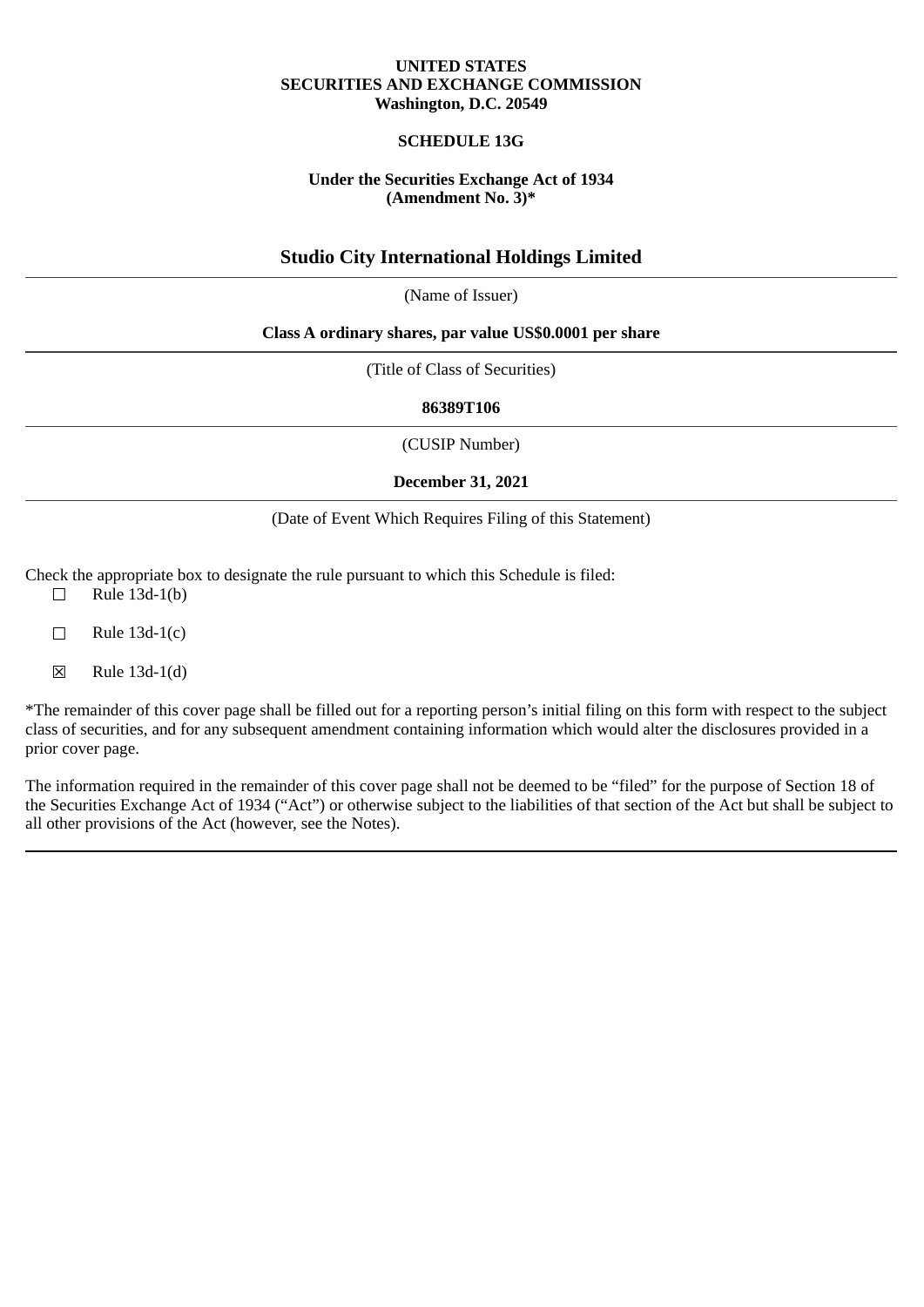| <b>Silver Point Capital, L.P.</b>                                                               |  |  |
|-------------------------------------------------------------------------------------------------|--|--|
| CHECK THE APPROPRIATE BOX IF A MEMBER OF A GROUP (SEE INSTRUCTIONS)<br>(a)<br>$(b)$ $\boxtimes$ |  |  |
| <b>SEC USE ONLY</b>                                                                             |  |  |
|                                                                                                 |  |  |
|                                                                                                 |  |  |
|                                                                                                 |  |  |
|                                                                                                 |  |  |
|                                                                                                 |  |  |
|                                                                                                 |  |  |
|                                                                                                 |  |  |
|                                                                                                 |  |  |
|                                                                                                 |  |  |
|                                                                                                 |  |  |
|                                                                                                 |  |  |
|                                                                                                 |  |  |
| П                                                                                               |  |  |
|                                                                                                 |  |  |
|                                                                                                 |  |  |
|                                                                                                 |  |  |
|                                                                                                 |  |  |
|                                                                                                 |  |  |
|                                                                                                 |  |  |

<span id="page-1-0"></span>1 The amount of Class A ordinary shares presented herein includes 15,342,670 American depositary shares of the Company held by the Reporting Persons (as defined below), which represent ownership of 61,370,680 Class A ordinary shares of the Company.

<span id="page-1-1"></span>2 The percentages used herein and in the rest of this Amendment No. 3 to Schedule 13G are calculated based upon 370,352,700 Class A Ordinary Shares outstanding as of September 30, 2021, as reported in the Company's Form 6-K filed with the Securities and Exchange Commission on November 30, 2021.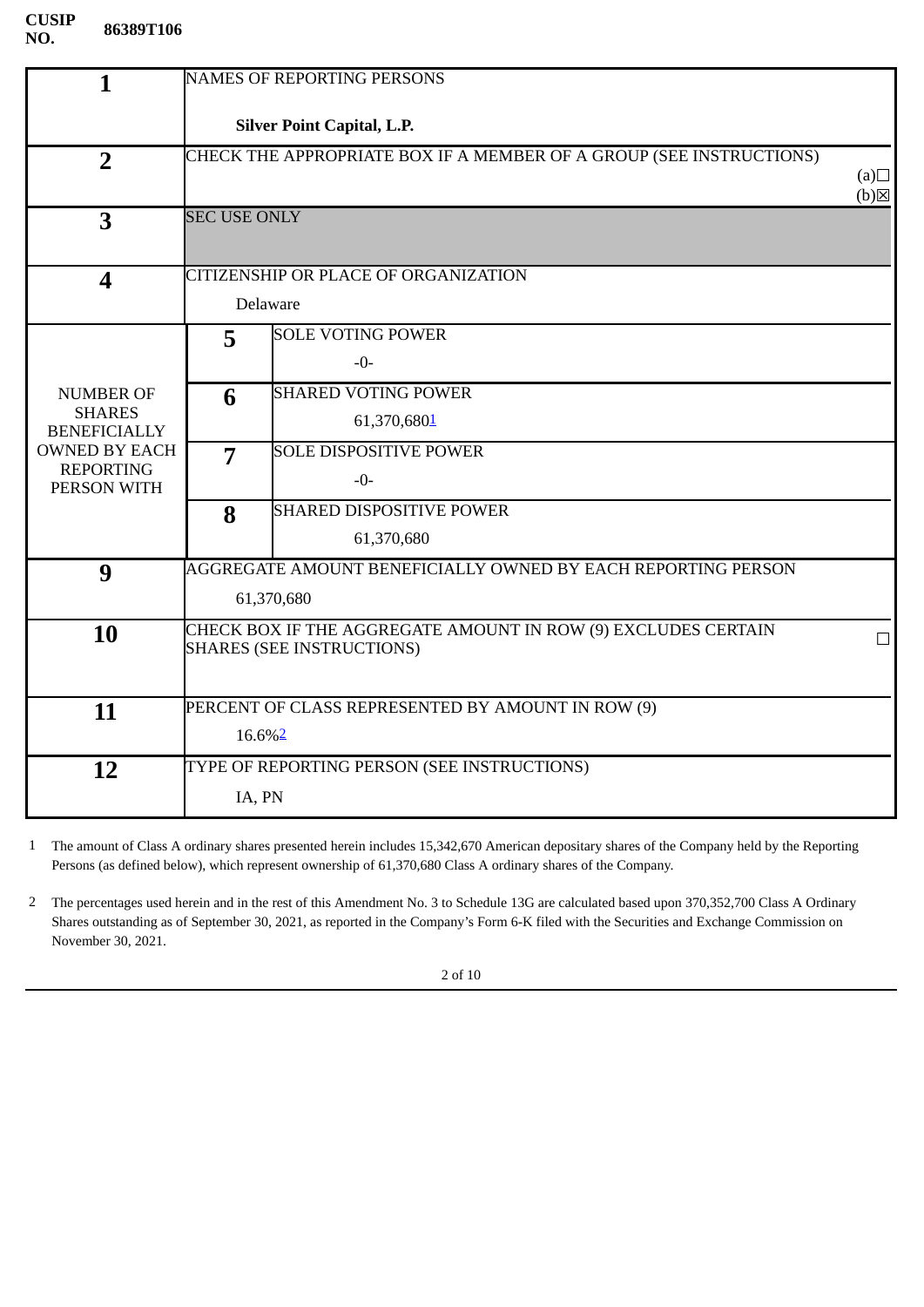| $\mathbf{1}$                         |                                                               | <b>NAMES OF REPORTING PERSONS</b>                                   |                          |
|--------------------------------------|---------------------------------------------------------------|---------------------------------------------------------------------|--------------------------|
|                                      | <b>Edward A. Mulé</b>                                         |                                                                     |                          |
| $\overline{2}$                       |                                                               | CHECK THE APPROPRIATE BOX IF A MEMBER OF A GROUP (SEE INSTRUCTIONS) |                          |
|                                      |                                                               |                                                                     | (a)<br>$(b)$ $\boxtimes$ |
| 3                                    | <b>SEC USE ONLY</b>                                           |                                                                     |                          |
|                                      |                                                               |                                                                     |                          |
| $\overline{\mathbf{4}}$              |                                                               | CITIZENSHIP OR PLACE OF ORGANIZATION                                |                          |
|                                      |                                                               | <b>United States</b>                                                |                          |
|                                      | 5                                                             | <b>SOLE VOTING POWER</b>                                            |                          |
|                                      |                                                               | $-0-$                                                               |                          |
| <b>NUMBER OF</b>                     | 6                                                             | <b>SHARED VOTING POWER</b>                                          |                          |
| <b>SHARES</b><br><b>BENEFICIALLY</b> |                                                               | 61,370,680                                                          |                          |
| <b>OWNED BY EACH</b>                 | $\overline{7}$                                                | <b>SOLE DISPOSITIVE POWER</b>                                       |                          |
| <b>REPORTING</b><br>PERSON WITH      |                                                               | $-0-$                                                               |                          |
|                                      | 8                                                             | <b>SHARED DISPOSITIVE POWER</b>                                     |                          |
|                                      |                                                               | 61,370,680                                                          |                          |
| 9                                    |                                                               | AGGREGATE AMOUNT BENEFICIALLY OWNED BY EACH REPORTING PERSON        |                          |
|                                      |                                                               | 61,370,680                                                          |                          |
| 10                                   | CHECK BOX IF THE AGGREGATE AMOUNT IN ROW (9) EXCLUDES CERTAIN |                                                                     |                          |
|                                      |                                                               | <b>SHARES (SEE INSTRUCTIONS)</b>                                    |                          |
|                                      |                                                               |                                                                     |                          |
| 11                                   |                                                               | PERCENT OF CLASS REPRESENTED BY AMOUNT IN ROW (9)                   |                          |
|                                      | 16.6% <sup>2</sup>                                            |                                                                     |                          |
| 12                                   | TYPE OF REPORTING PERSON (SEE INSTRUCTIONS)                   |                                                                     |                          |
|                                      | IN                                                            |                                                                     |                          |
|                                      |                                                               |                                                                     |                          |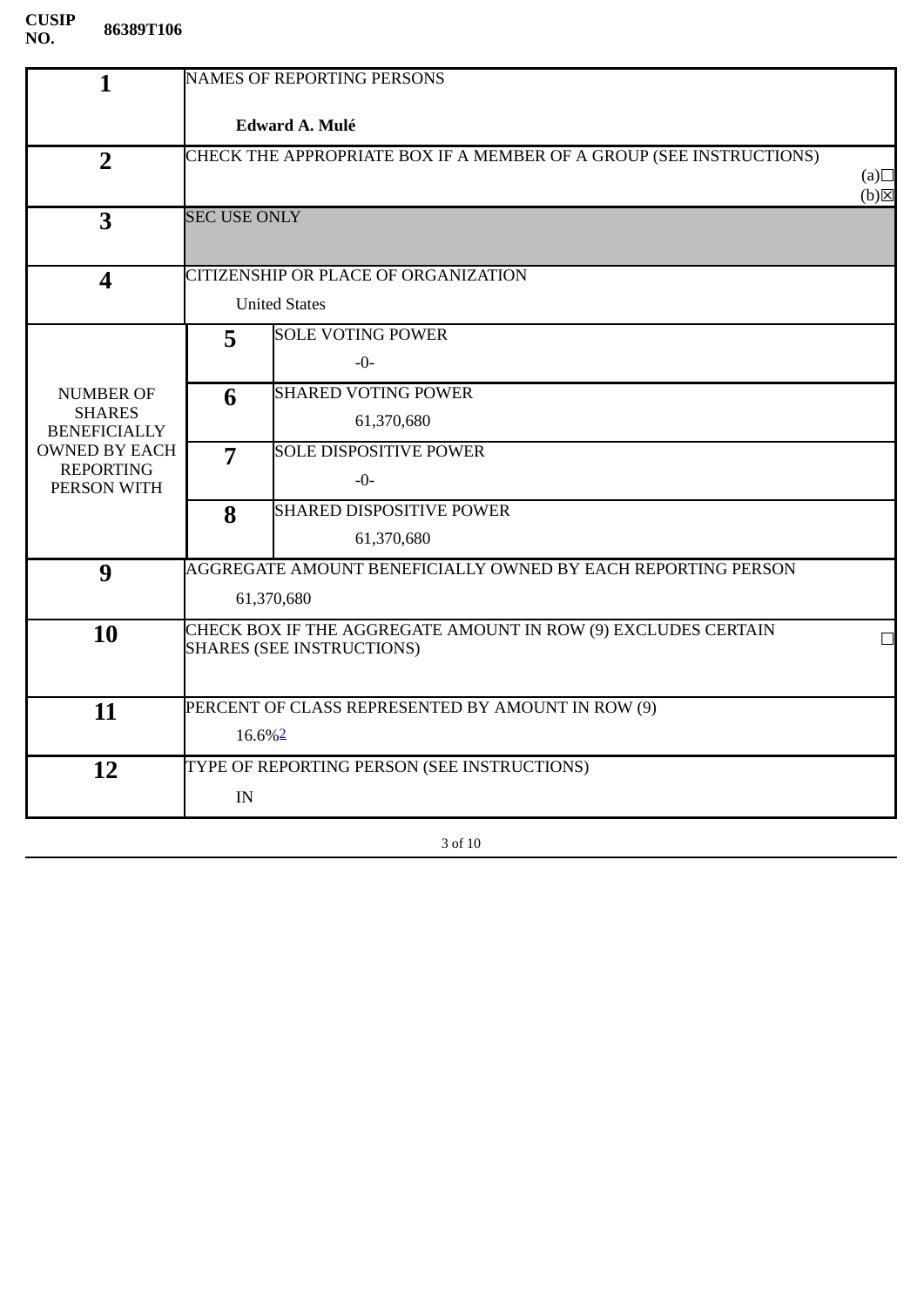| $\mathbf{1}$                         | <b>NAMES OF REPORTING PERSONS</b>                                   |                                                              |                          |
|--------------------------------------|---------------------------------------------------------------------|--------------------------------------------------------------|--------------------------|
|                                      | Robert J. O'Shea                                                    |                                                              |                          |
| $\overline{2}$                       | CHECK THE APPROPRIATE BOX IF A MEMBER OF A GROUP (SEE INSTRUCTIONS) |                                                              |                          |
|                                      |                                                                     |                                                              | (a)<br>$(b)$ $\boxtimes$ |
| $\overline{\mathbf{3}}$              | <b>SEC USE ONLY</b>                                                 |                                                              |                          |
|                                      |                                                                     |                                                              |                          |
| $\overline{\mathbf{4}}$              |                                                                     | CITIZENSHIP OR PLACE OF ORGANIZATION                         |                          |
|                                      |                                                                     | <b>United States</b>                                         |                          |
|                                      | 5                                                                   | <b>SOLE VOTING POWER</b>                                     |                          |
|                                      |                                                                     | $-0-$                                                        |                          |
| <b>NUMBER OF</b>                     | 6                                                                   | <b>SHARED VOTING POWER</b>                                   |                          |
| <b>SHARES</b><br><b>BENEFICIALLY</b> |                                                                     | 61,370,680                                                   |                          |
| <b>OWNED BY EACH</b>                 | 7                                                                   | <b>SOLE DISPOSITIVE POWER</b>                                |                          |
| <b>REPORTING</b><br>PERSON WITH      |                                                                     | $-0-$                                                        |                          |
|                                      | 8                                                                   | <b>SHARED DISPOSITIVE POWER</b>                              |                          |
|                                      |                                                                     | 61,370,680                                                   |                          |
| 9                                    |                                                                     | AGGREGATE AMOUNT BENEFICIALLY OWNED BY EACH REPORTING PERSON |                          |
|                                      |                                                                     | 61,370,680                                                   |                          |
| 10                                   | CHECK BOX IF THE AGGREGATE AMOUNT IN ROW (9) EXCLUDES CERTAIN       |                                                              |                          |
|                                      |                                                                     | <b>SHARES (SEE INSTRUCTIONS)</b>                             |                          |
|                                      |                                                                     |                                                              |                          |
| 11                                   |                                                                     | PERCENT OF CLASS REPRESENTED BY AMOUNT IN ROW (9)            |                          |
|                                      | 16.6% <sup>2</sup>                                                  |                                                              |                          |
| 12                                   |                                                                     | TYPE OF REPORTING PERSON (SEE INSTRUCTIONS)                  |                          |
|                                      | IN                                                                  |                                                              |                          |
|                                      |                                                                     |                                                              |                          |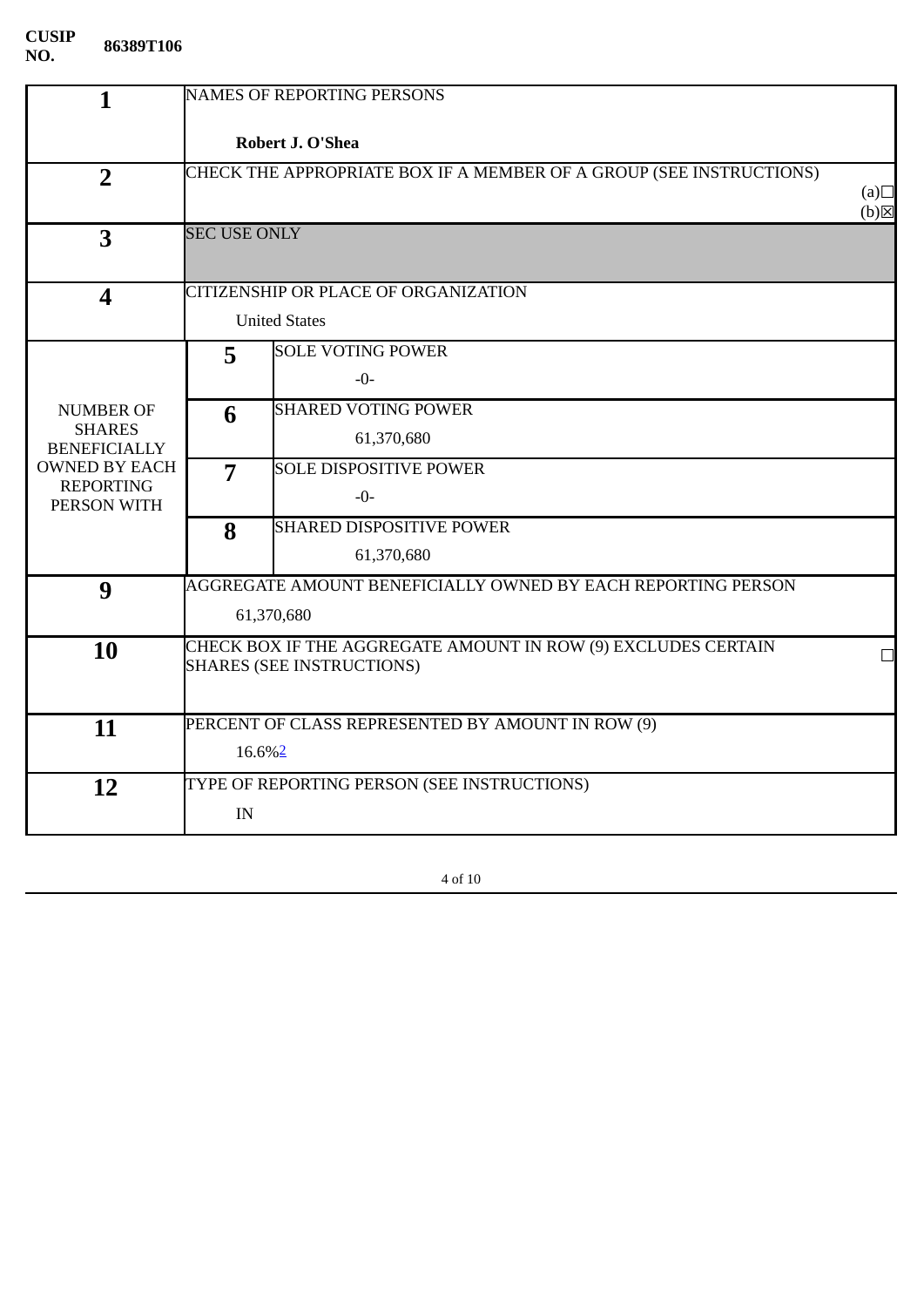### **Item 1 (a) Name of Issuer:**

The name of the issuer is Studio City International Holdings Limited (the "Company").

# **(b) Address of Issuer's Principal Executive Offices:**

The Company's principal executive office is located at 36th Floor, The Centrium, 60 Wyndham Street, Central, Hong Kong.

# **Item 2(a) Name of Person Filing:**

This Amendment No. 3 to Schedule 13G is being jointly filed by Silver Point Capital, L.P., a Delaware limited partnership ("Silver Point"), Mr. Edward A. Mulé and Mr. Robert J. O'Shea with respect to the ownership of the Class A ordinary shares of the Company held by Silver Point Capital Fund, L.P., Silver Point Capital Offshore Master Fund, L.P., Silver Point Distressed Opportunities Fund, L.P., Silver Point Distressed Opportunities Offshore Master Fund, L.P., Silver Point Distressed Opportunity Institutional Partners Master Fund (Offshore), L.P. and Silver Point Distressed Opportunity Institutional Partners, L.P. (the "Funds").[3](#page-4-0) Silver Point, Mr. Mulé and Mr. O'Shea are collectively referred to herein as the "Reporting Persons."

The Reporting Persons have entered into a Joint Filing Agreement, dated February 14, 2022, a copy of which is filed with this Amendment No. 3 to Schedule 13G as Exhibit A, pursuant to which the Reporting Persons have agreed to file this statement jointly in accordance with the provisions of Rule 13d-1(k)(1) under the Act.

# **(b) Address of Principal Business Office or, if none, Residence:**

The address of the principal business office of each of the Reporting Persons is Two Greenwich Plaza, Greenwich, CT 06830.

#### **(c) Citizenship:**

Silver Point Capital, L.P. is organized as a limited partnership under the laws of the State of Delaware. Both Mr. Mulé and Mr. O'Shea are U.S. citizens.

# **(d) Title of Class of Securities:**

Class A ordinary shares, par value US\$0.0001 per share

# **(e) CUSIP No.:**

86389T106

# **Item 3 If this statement is filed pursuant to §§240.13d-1(b) or 240.13d-2(b) or (c), check whether the person filing is a:**

Not Applicable

<span id="page-4-0"></span>3 Silver Point or its wholly owned subsidiaries are the investment manager of the Funds, and by virtue of such status may be deemed to be the beneficial owner of the securities held by the Funds. Silver Point Capital Management, LLC ("Management") is the general partner of Silver Point and as a result may be deemed to be the beneficial owner of the securities held by the Funds. Each of Mr. Edward A. Mulé and Mr. Robert J. O'Shea is a member of Management and has voting and investment power with respect to the securities held by the Funds and may be deemed to be a beneficial owner of the securities held by the Funds.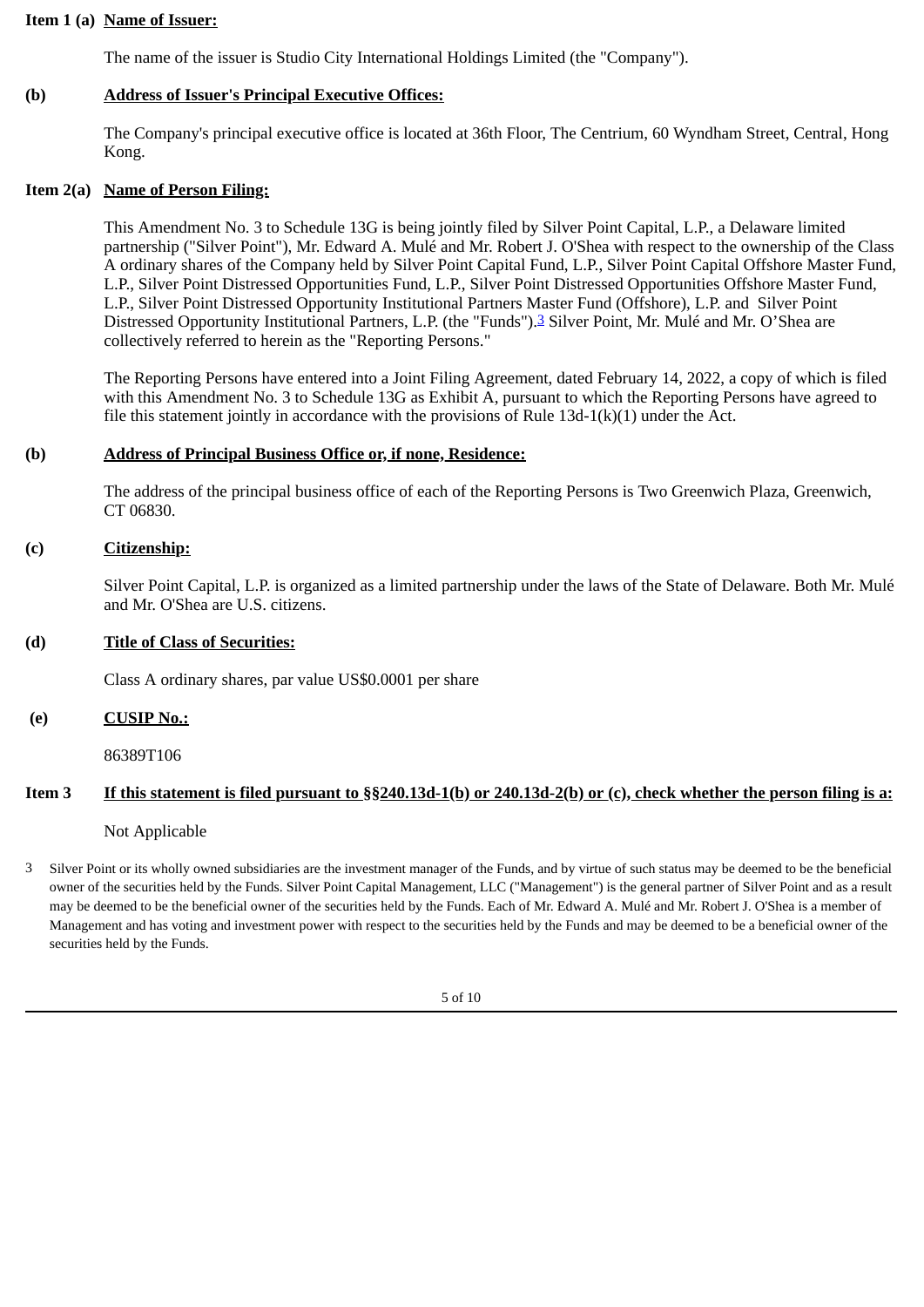#### **Item 4 Ownership:**

- A. Silver Point Capital, L.P.
	- (a) Amount beneficially owned: 61,370,680
	- (b) Percent of class: 16.6%
	- (c) Number of shares as to which such person has:
		- (i) Sole power to vote or direct the vote: -0-
		- (ii) Shared power to vote or direct the vote: 61,370,680
		- (iii) Sole power to dispose or direct the disposition: -0-
		- (iv) Shared power to dispose or direct the disposition: 61,370,680

#### C. Edward A. Mulé

- (a) Amount beneficially owned: 61,370,680
- (b) Percent of class: 16.6%
- (c) Number of shares as to which such person has:
	- (i) Sole power to vote or direct the vote: -0-
	- (ii) Shared power to vote or direct the vote: 61,370,680
	- (iii) Sole power to dispose or direct the disposition: -0-
	- (iv) Shared power to dispose or direct the disposition: 61,370,680

#### D. Robert J. O'Shea

- (a) Amount beneficially owned: 61,370,680
- (b) Percent of class: 16.6%
- (c) Number of shares as to which such person has:
	- (i) Sole power to vote or direct the vote: -0-
	- (ii) Shared power to vote or direct the vote: 61,370,680
	- (iii) Sole power to dispose or direct the disposition: -0-
	- (iv) Shared power to dispose or direct the disposition: 61,370,680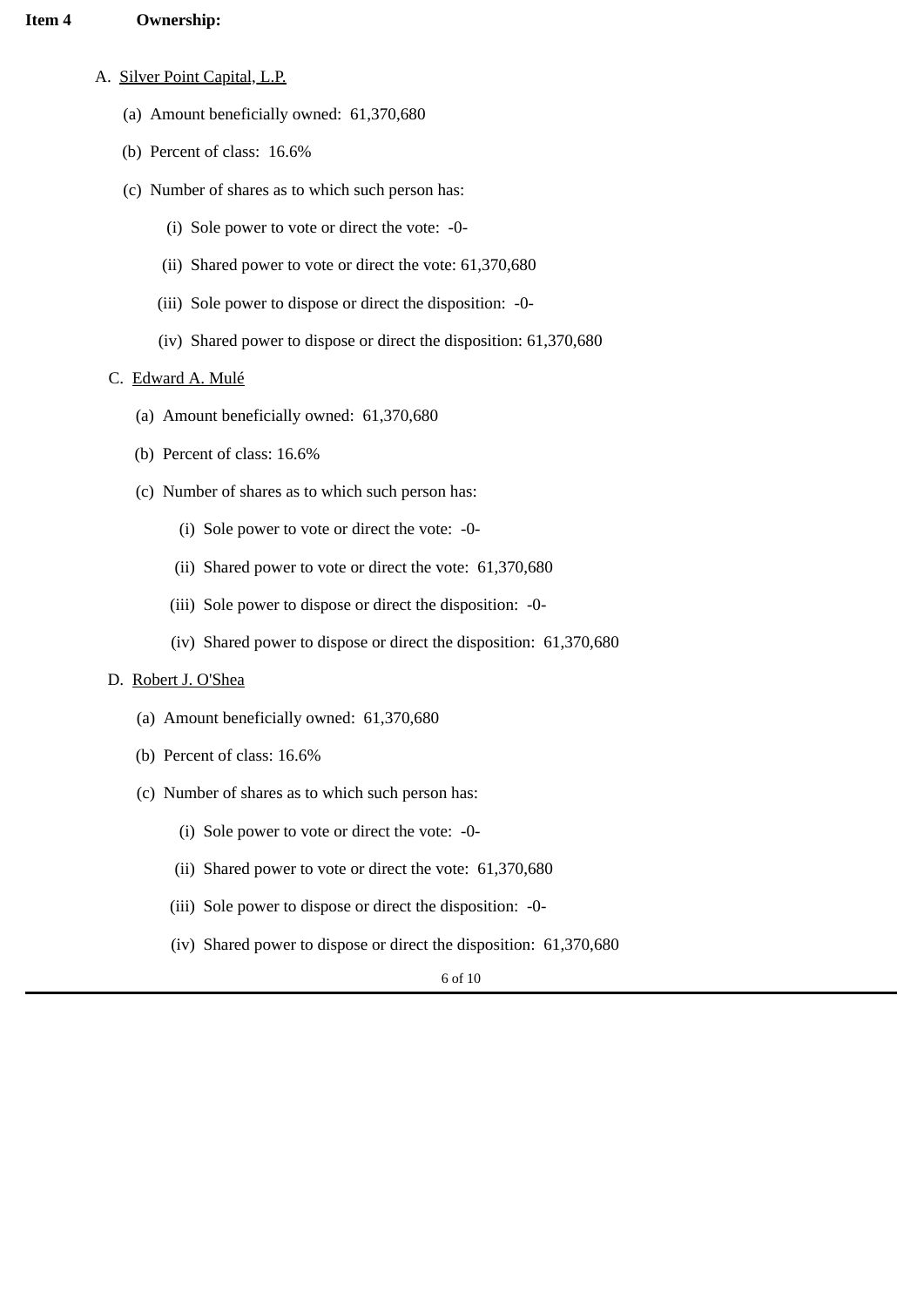# **Item 5 Ownership of Five Percent or Less of a Class:**

If this statement is being filed to report the fact that as of the date hereof each of the Reporting Persons has ceased to be the beneficial owner of more than five percent of the class of securities, check the following [ ].

# **Item 6 Ownership of More Than Five Percent on Behalf of Another Person:**

See response to Item 4.

# **Item 7 Identification and Classification of the Subsidiary Which Acquired the Security Being Reported on by the Parent Holding Company or Control Person:**

Not applicable.

# **Item 8 Identification and Classification of Members of the Group:**

Not applicable.

# **Item 9 Notice of Dissolution of Group:**

Not applicable.

# **Item 10 Certification:**

Not applicable.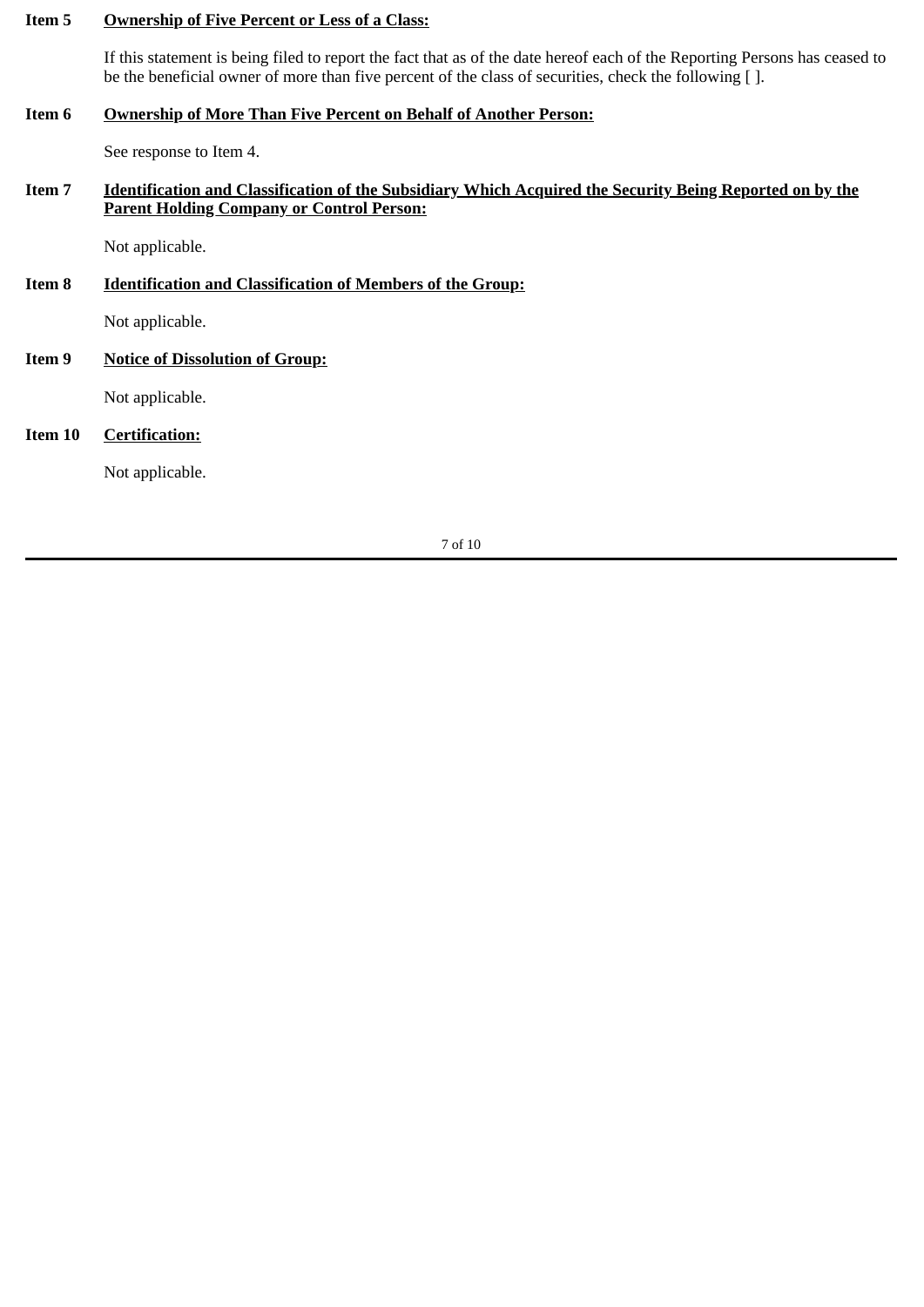### **SIGNATURE**

After reasonable inquiry and to the best of my knowledge and belief, I certify that the information set forth in this Amendment No. 3 to Schedule 13G is true, complete and correct.

Date: February 14, 2022

#### **Silver Point Capital, L.P.**

| By:   | /s/ Steven Weiser           |
|-------|-----------------------------|
| Name: | Steven Weiser               |
| Its:  | <b>Authorized Signatory</b> |

# **Edward A. Mulé**

| By:    | /s/ Steven Weiser    |
|--------|----------------------|
| Name:  | <b>Steven Weiser</b> |
| Title: | Attorney-in-fact     |

# **Robert J. O'Shea**

| By:    | /s/ Steven Weiser    |
|--------|----------------------|
| Name:  | <b>Steven Weiser</b> |
| Title: | Attorney-in-fact     |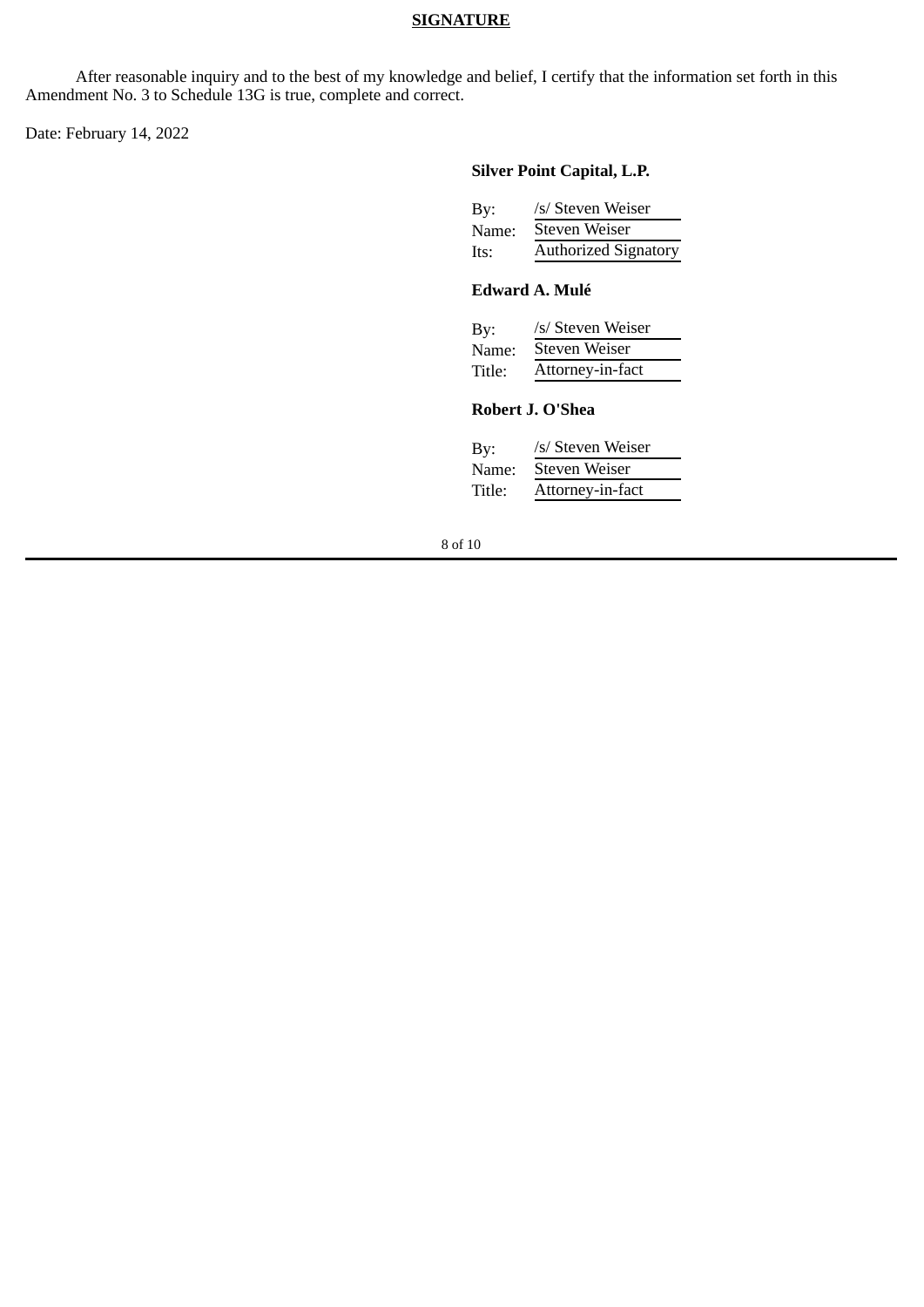# **EXHIBIT INDEX**

| <b>Exhibit</b>   | <b>Description of Exhibit</b>                                                                                                                                                                                                                                              |
|------------------|----------------------------------------------------------------------------------------------------------------------------------------------------------------------------------------------------------------------------------------------------------------------------|
| <b>Exhibit A</b> | Joint Filing Agreement dated February 14, 2022.                                                                                                                                                                                                                            |
| Exhibit B        | Power of Attorney of Edward A. Mulé (incorporated here by reference to Exhibit B to Schedule 13G filed by<br>Silver Point Capital, L.P., Edward A. Mulé and Robert O'Shea with the Securities and Exchange Commission<br>on February 16, 2016 relating to TopBuild Corp.). |
| Exhibit C        | Power of Attorney of Robert O'Shea (incorporated here by reference to Exhibit C to Schedule 13G filed by<br>Silver Point Capital, L.P., Edward A. Mulé and Robert O'Shea with the Securities and Exchange Commission<br>on February 16, 2016 relating to TopBuild Corp.).  |